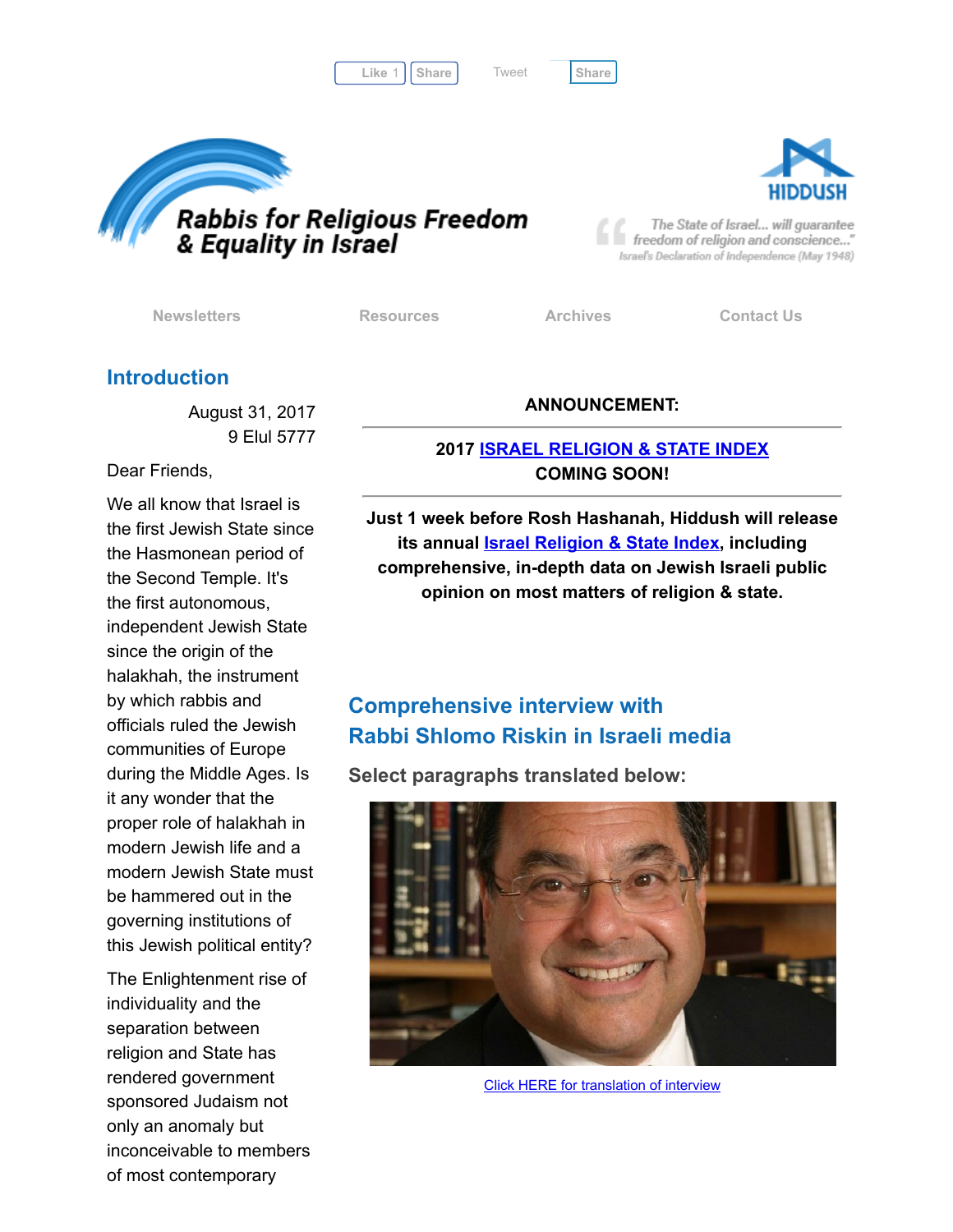Jewish streams. And yet, here we are, debating the role of government sponsored Orthodoxy as though it were 1800 not 2017.

Today's newsletter opens with a shortened form of an interview with Rabbi Shlomo Riskin of Efrat, in which he struggles with the role of State sponsored halakhah that is controlled by the spiritual descendants of the Hatam Sofer rather than Samson Raphael Hirsch. Rabbi Riskin's comments are followed by an interpretation through the eyes of our own Rabbi Uri Regev, President and CEO of Hiddush. Rabbi Riskin seeks inclusion in the ruling religious establishment, but makes clear that the major streams of Jewish practice in the United States, Conservative and Reform Judaism, are not to have a place among the decision makers in Jewish Law. He rankles at his exclusion from power as an Orthodox rabbi, but does not see a means to include other methods of grappling with and modernizing Jewish Law.

You'll find a brief message from Rabbi Micky Boyden, an Israeli, Reform rabbi reminding us of the progress made by the

A recent detailed interview with Rabbi Shlomo Riskin appeared in the original Hebrew in Makor Rishon earlier this month, with select paragraphs translated into English below.

"If I could ask God one thing, I would ask: How is it possible that the Talmud is the most pluralistic piece of literature, but those who study it are the most narrow minded?" says Rabbi Shlomo Riskin. "It's a shame, and it destroys and distorts the halakhah. Without adhering to halakhah [the Jewish people] cannot hold out, but in my opinion the greatest praise [due to] the Torah is that it is not singular. Our halakhah is pluralistic. The Chief Rabbis of the past understood this as well. Chief Rabbis Herzog and Goren did brave things when necessary. That's how halakhah has always been, and that what we teach our students."

Click HERE to [continue](http://cts.vresp.com/c/?FreedomofReligionfor/1b98581ff2/325ceb4427/ef656ccc80) reading

# Rabbi Uri Regev's comments on the Rabbi Riskin interview

Click HERE for Uri Regev's reaction to the [interview](http://cts.vresp.com/c/?FreedomofReligionfor/1b98581ff2/325ceb4427/e6b932d70a) with Shlomo Riskin

# Special Symposium: Judaism's internal crisis has been deferred

By Elliot Jager, Jerusalem Post

Click HERE for the full [article](http://cts.vresp.com/c/?FreedomofReligionfor/1b98581ff2/325ceb4427/1d6dc0b8ea)

The Jerusalem Report invites prominent Diaspora figures to offer their ideas for how Jews can make religious peace among themselves.

### Reform Judaism in Israel: an amazing success story

[...](http://cts.vresp.com/c/?FreedomofReligionfor/1b98581ff2/325ceb4427/320724cb33)

By Rabbi Micky Boyden

Click HERE for the full [article](http://cts.vresp.com/c/?FreedomofReligionfor/1b98581ff2/325ceb4427/b1bbb68fa8)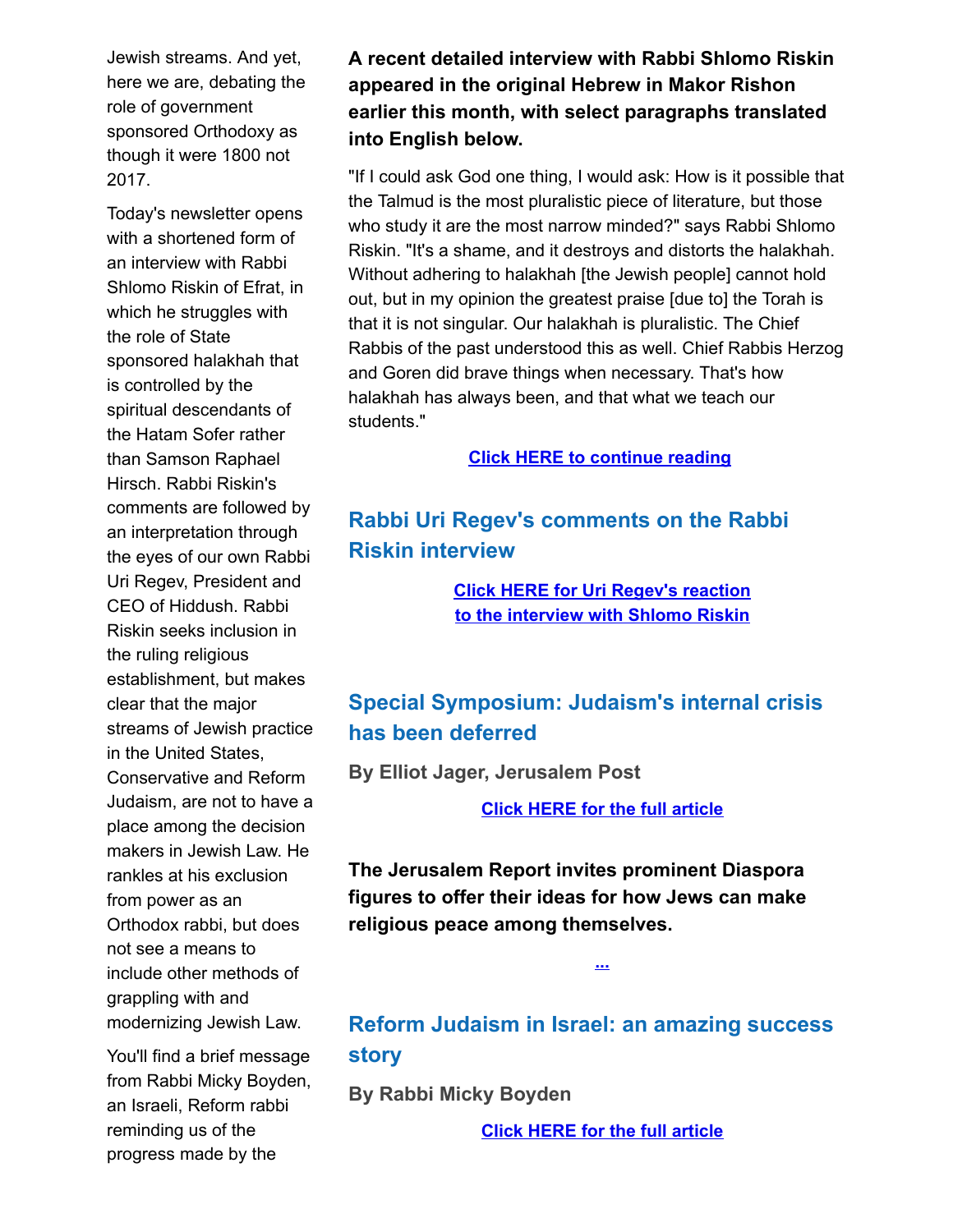liberal Jewish movements in Israel over the last three decades.

Finally, we have included two paragraphs from the writings of the founder of Cultural Zionism, Ahad Ha'am. We've included this as a reminder of two things: that the cultural revival of the Jewish people was also a pressing goal of the Zionist movement, and that that goal is actually being achieved. But State sponsored Judaism stifles Ahad Ha'am's vision, and thereby thwarts the development of both the State of Israel and the Jewish people. We include Ahad Ha'am as a comparison with Rabbi Riskin's comments, a way to measure the impact of State sponsored Judaism that limits the Jewish creativity of our revitalized people.

We look forward to hearing from you at: organizers@rrfei.org and on our **FB** [group](http://cts.vresp.com/c/?FreedomofReligionfor/1b98581ff2/325ceb4427/cf005b83c7).

Kol tuv,

Mark

Rabbi Mark H. Levin RRFEI Editor

[facebook](http://cts.vresp.com/c/?FreedomofReligionfor/1b98581ff2/325ceb4427/e384f7b148) [email](mailto:organizers@rrfei.org)

Contact us

Reform Judaism in Israel is, by and large, an amazing success story. Thirty years ago there were only a handful of congregations and not one single purpose built Reform synagogue anywhere in Israel apart from at Leo Baeck in Haifa and HUC



in Jerusalem. We were viewed as an American outpost, whose supporters were almost entirely from English speaking countries. There were maybe two or three couples a year who dared have a Reform rabbi officiate at their wedding.

### The Jewish State and the Jewish Problem (1897)

[...](http://cts.vresp.com/c/?FreedomofReligionfor/1b98581ff2/325ceb4427/160e0c7d51)

By Ahad Ha'am

Click [HERE](http://cts.vresp.com/c/?FreedomofReligionfor/1b98581ff2/325ceb4427/b036b9b02b) for the full quote

The spirit of our people desires further development; it wants to absorb the basic elements of general culture which are reaching it from the outside world, to digest them and to make them a part of itself, as it has done before at various periods of its history. But the conditions of its life in exile are not suitable for such a task...

[...](http://cts.vresp.com/c/?FreedomofReligionfor/1b98581ff2/325ceb4427/48ac5c4d8d)

#### Resources

- Vision of Hiddush and Rabbis for [Religious](http://cts.vresp.com/c/?FreedomofReligionfor/1b98581ff2/325ceb4427/07de0d7e74) Freedom
- Hiddush [resources](http://cts.vresp.com/c/?FreedomofReligionfor/1b98581ff2/325ceb4427/7b954bb783)
- Courts [religious](http://cts.vresp.com/c/?FreedomofReligionfor/1b98581ff2/325ceb4427/99cfcacdc8) & secular
- [Conversion](http://cts.vresp.com/c/?FreedomofReligionfor/1b98581ff2/325ceb4427/4f3ccfcbf1)
- Death & burial [ancient](http://cts.vresp.com/c/?FreedomofReligionfor/1b98581ff2/325ceb4427/1027f8b95b) & now
- [Diaspora-Israel](http://cts.vresp.com/c/?FreedomofReligionfor/1b98581ff2/325ceb4427/d704442419)
- Diversity & [inclusivity](http://cts.vresp.com/c/?FreedomofReligionfor/1b98581ff2/325ceb4427/654c1b3bee) among Jews
- Diversity & inclusivity in relations with [non-Jews](http://cts.vresp.com/c/?FreedomofReligionfor/1b98581ff2/325ceb4427/f482ef802f)